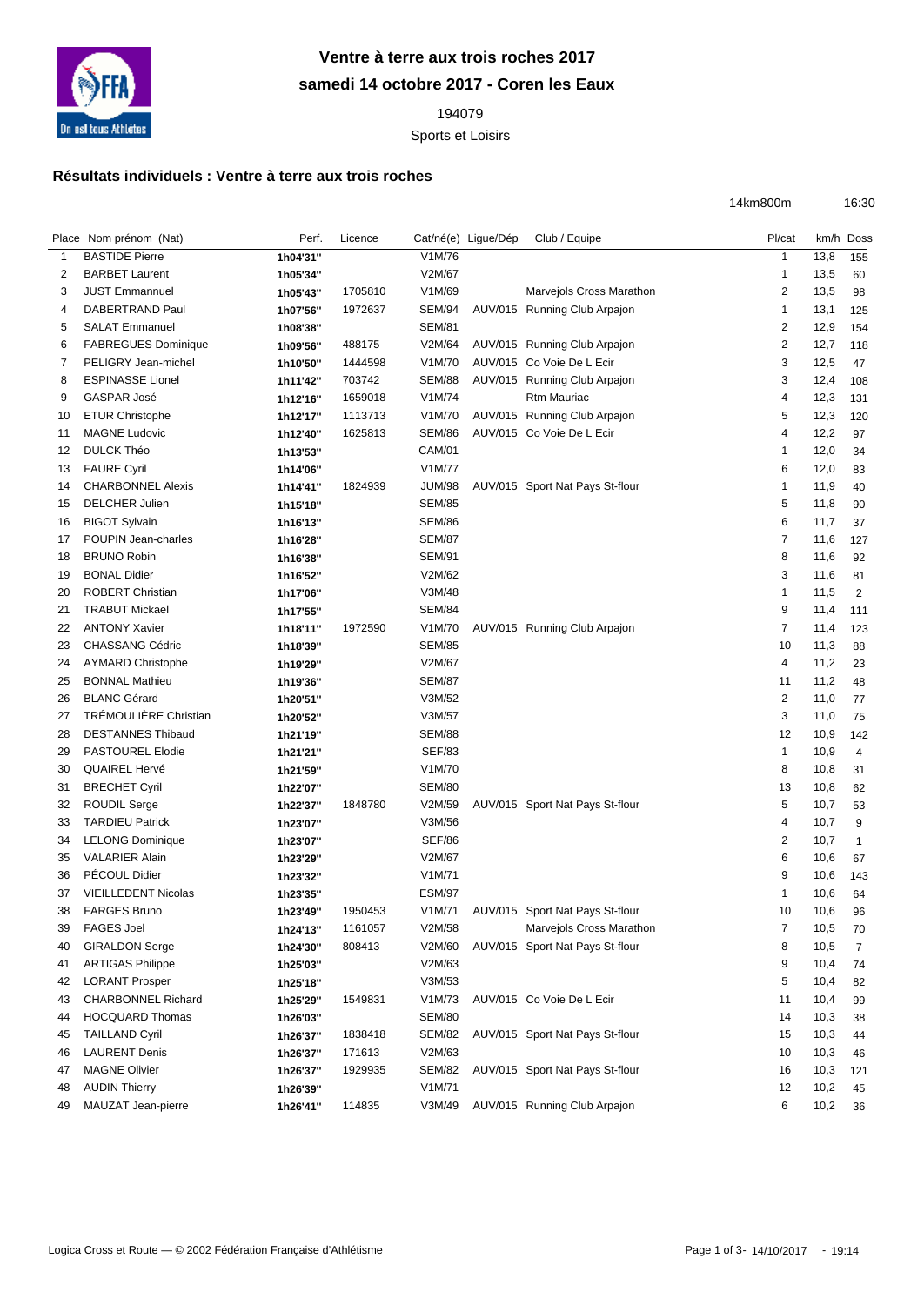| <b>MOUNAUD Nicolas</b>         | 1h26'42"                                                                                                                                                                                                                                                                                                                                                                                                                                                                                                                                                                                                                                                                                                                                                        |                                                                                                                                                                                                                                                                                                                                                                      | <b>SEM/84</b>                                                                                                                            |                                                                                                                                                                                                                                                                                                                                              |                          | 17                                                                                                                                                                                                                                                                                                                                                                                                                                                                                                                                                                | 10,2                                                                                                                                                                               | 6                                                                                                                                                                                                                 |
|--------------------------------|-----------------------------------------------------------------------------------------------------------------------------------------------------------------------------------------------------------------------------------------------------------------------------------------------------------------------------------------------------------------------------------------------------------------------------------------------------------------------------------------------------------------------------------------------------------------------------------------------------------------------------------------------------------------------------------------------------------------------------------------------------------------|----------------------------------------------------------------------------------------------------------------------------------------------------------------------------------------------------------------------------------------------------------------------------------------------------------------------------------------------------------------------|------------------------------------------------------------------------------------------------------------------------------------------|----------------------------------------------------------------------------------------------------------------------------------------------------------------------------------------------------------------------------------------------------------------------------------------------------------------------------------------------|--------------------------|-------------------------------------------------------------------------------------------------------------------------------------------------------------------------------------------------------------------------------------------------------------------------------------------------------------------------------------------------------------------------------------------------------------------------------------------------------------------------------------------------------------------------------------------------------------------|------------------------------------------------------------------------------------------------------------------------------------------------------------------------------------|-------------------------------------------------------------------------------------------------------------------------------------------------------------------------------------------------------------------|
| <b>CONSTANT Romain</b>         | 1h27'09"                                                                                                                                                                                                                                                                                                                                                                                                                                                                                                                                                                                                                                                                                                                                                        |                                                                                                                                                                                                                                                                                                                                                                      | <b>SEM/79</b>                                                                                                                            |                                                                                                                                                                                                                                                                                                                                              |                          | 18                                                                                                                                                                                                                                                                                                                                                                                                                                                                                                                                                                | 10,2                                                                                                                                                                               | 129                                                                                                                                                                                                               |
| <b>CHIROL Maxime</b>           | 1h27'35"                                                                                                                                                                                                                                                                                                                                                                                                                                                                                                                                                                                                                                                                                                                                                        |                                                                                                                                                                                                                                                                                                                                                                      | <b>SEM/92</b>                                                                                                                            |                                                                                                                                                                                                                                                                                                                                              |                          | 19                                                                                                                                                                                                                                                                                                                                                                                                                                                                                                                                                                | 10,1                                                                                                                                                                               | 105                                                                                                                                                                                                               |
| <b>BENOIT Sébastien</b>        | 1h27'47"                                                                                                                                                                                                                                                                                                                                                                                                                                                                                                                                                                                                                                                                                                                                                        |                                                                                                                                                                                                                                                                                                                                                                      | SEM/85                                                                                                                                   |                                                                                                                                                                                                                                                                                                                                              |                          | 20                                                                                                                                                                                                                                                                                                                                                                                                                                                                                                                                                                | 10,1                                                                                                                                                                               | 12                                                                                                                                                                                                                |
| <b>CHAUSSADE Yannick</b>       | 1h27'57"                                                                                                                                                                                                                                                                                                                                                                                                                                                                                                                                                                                                                                                                                                                                                        |                                                                                                                                                                                                                                                                                                                                                                      | V1M/73                                                                                                                                   |                                                                                                                                                                                                                                                                                                                                              |                          | 13                                                                                                                                                                                                                                                                                                                                                                                                                                                                                                                                                                | 10,1                                                                                                                                                                               | 85                                                                                                                                                                                                                |
| <b>CHARBONNEL Maxence</b>      | 1h28'30"                                                                                                                                                                                                                                                                                                                                                                                                                                                                                                                                                                                                                                                                                                                                                        | 1972732                                                                                                                                                                                                                                                                                                                                                              | ESM/96                                                                                                                                   |                                                                                                                                                                                                                                                                                                                                              |                          | 2                                                                                                                                                                                                                                                                                                                                                                                                                                                                                                                                                                 | 10,0                                                                                                                                                                               | 39                                                                                                                                                                                                                |
| <b>BODIN Jean-francois</b>     |                                                                                                                                                                                                                                                                                                                                                                                                                                                                                                                                                                                                                                                                                                                                                                 |                                                                                                                                                                                                                                                                                                                                                                      | V2M/60                                                                                                                                   |                                                                                                                                                                                                                                                                                                                                              |                          | 11                                                                                                                                                                                                                                                                                                                                                                                                                                                                                                                                                                | 10,0                                                                                                                                                                               | 73                                                                                                                                                                                                                |
| KURKOWSKI Joséphine            |                                                                                                                                                                                                                                                                                                                                                                                                                                                                                                                                                                                                                                                                                                                                                                 |                                                                                                                                                                                                                                                                                                                                                                      | V1F/72                                                                                                                                   |                                                                                                                                                                                                                                                                                                                                              |                          | 1                                                                                                                                                                                                                                                                                                                                                                                                                                                                                                                                                                 | 10,0                                                                                                                                                                               | 58                                                                                                                                                                                                                |
|                                |                                                                                                                                                                                                                                                                                                                                                                                                                                                                                                                                                                                                                                                                                                                                                                 |                                                                                                                                                                                                                                                                                                                                                                      |                                                                                                                                          |                                                                                                                                                                                                                                                                                                                                              |                          |                                                                                                                                                                                                                                                                                                                                                                                                                                                                                                                                                                   |                                                                                                                                                                                    | 87                                                                                                                                                                                                                |
|                                |                                                                                                                                                                                                                                                                                                                                                                                                                                                                                                                                                                                                                                                                                                                                                                 |                                                                                                                                                                                                                                                                                                                                                                      | V2M/64                                                                                                                                   |                                                                                                                                                                                                                                                                                                                                              |                          |                                                                                                                                                                                                                                                                                                                                                                                                                                                                                                                                                                   |                                                                                                                                                                                    | 65                                                                                                                                                                                                                |
|                                |                                                                                                                                                                                                                                                                                                                                                                                                                                                                                                                                                                                                                                                                                                                                                                 |                                                                                                                                                                                                                                                                                                                                                                      |                                                                                                                                          |                                                                                                                                                                                                                                                                                                                                              |                          |                                                                                                                                                                                                                                                                                                                                                                                                                                                                                                                                                                   |                                                                                                                                                                                    | 91                                                                                                                                                                                                                |
|                                |                                                                                                                                                                                                                                                                                                                                                                                                                                                                                                                                                                                                                                                                                                                                                                 |                                                                                                                                                                                                                                                                                                                                                                      |                                                                                                                                          |                                                                                                                                                                                                                                                                                                                                              |                          |                                                                                                                                                                                                                                                                                                                                                                                                                                                                                                                                                                   |                                                                                                                                                                                    | 55                                                                                                                                                                                                                |
|                                |                                                                                                                                                                                                                                                                                                                                                                                                                                                                                                                                                                                                                                                                                                                                                                 |                                                                                                                                                                                                                                                                                                                                                                      |                                                                                                                                          |                                                                                                                                                                                                                                                                                                                                              |                          |                                                                                                                                                                                                                                                                                                                                                                                                                                                                                                                                                                   |                                                                                                                                                                                    | 135                                                                                                                                                                                                               |
|                                |                                                                                                                                                                                                                                                                                                                                                                                                                                                                                                                                                                                                                                                                                                                                                                 |                                                                                                                                                                                                                                                                                                                                                                      |                                                                                                                                          |                                                                                                                                                                                                                                                                                                                                              |                          |                                                                                                                                                                                                                                                                                                                                                                                                                                                                                                                                                                   |                                                                                                                                                                                    | 103                                                                                                                                                                                                               |
|                                |                                                                                                                                                                                                                                                                                                                                                                                                                                                                                                                                                                                                                                                                                                                                                                 |                                                                                                                                                                                                                                                                                                                                                                      |                                                                                                                                          |                                                                                                                                                                                                                                                                                                                                              |                          |                                                                                                                                                                                                                                                                                                                                                                                                                                                                                                                                                                   |                                                                                                                                                                                    | 89                                                                                                                                                                                                                |
|                                |                                                                                                                                                                                                                                                                                                                                                                                                                                                                                                                                                                                                                                                                                                                                                                 |                                                                                                                                                                                                                                                                                                                                                                      |                                                                                                                                          |                                                                                                                                                                                                                                                                                                                                              |                          |                                                                                                                                                                                                                                                                                                                                                                                                                                                                                                                                                                   |                                                                                                                                                                                    |                                                                                                                                                                                                                   |
|                                |                                                                                                                                                                                                                                                                                                                                                                                                                                                                                                                                                                                                                                                                                                                                                                 |                                                                                                                                                                                                                                                                                                                                                                      |                                                                                                                                          |                                                                                                                                                                                                                                                                                                                                              |                          |                                                                                                                                                                                                                                                                                                                                                                                                                                                                                                                                                                   |                                                                                                                                                                                    | 106                                                                                                                                                                                                               |
|                                |                                                                                                                                                                                                                                                                                                                                                                                                                                                                                                                                                                                                                                                                                                                                                                 |                                                                                                                                                                                                                                                                                                                                                                      |                                                                                                                                          |                                                                                                                                                                                                                                                                                                                                              |                          |                                                                                                                                                                                                                                                                                                                                                                                                                                                                                                                                                                   |                                                                                                                                                                                    | 145                                                                                                                                                                                                               |
|                                |                                                                                                                                                                                                                                                                                                                                                                                                                                                                                                                                                                                                                                                                                                                                                                 |                                                                                                                                                                                                                                                                                                                                                                      |                                                                                                                                          |                                                                                                                                                                                                                                                                                                                                              |                          |                                                                                                                                                                                                                                                                                                                                                                                                                                                                                                                                                                   |                                                                                                                                                                                    | 15                                                                                                                                                                                                                |
|                                |                                                                                                                                                                                                                                                                                                                                                                                                                                                                                                                                                                                                                                                                                                                                                                 |                                                                                                                                                                                                                                                                                                                                                                      |                                                                                                                                          |                                                                                                                                                                                                                                                                                                                                              |                          |                                                                                                                                                                                                                                                                                                                                                                                                                                                                                                                                                                   |                                                                                                                                                                                    | 66                                                                                                                                                                                                                |
|                                |                                                                                                                                                                                                                                                                                                                                                                                                                                                                                                                                                                                                                                                                                                                                                                 |                                                                                                                                                                                                                                                                                                                                                                      |                                                                                                                                          |                                                                                                                                                                                                                                                                                                                                              |                          |                                                                                                                                                                                                                                                                                                                                                                                                                                                                                                                                                                   |                                                                                                                                                                                    | 30                                                                                                                                                                                                                |
|                                | 1h31'14"                                                                                                                                                                                                                                                                                                                                                                                                                                                                                                                                                                                                                                                                                                                                                        |                                                                                                                                                                                                                                                                                                                                                                      |                                                                                                                                          |                                                                                                                                                                                                                                                                                                                                              |                          |                                                                                                                                                                                                                                                                                                                                                                                                                                                                                                                                                                   |                                                                                                                                                                                    | 116                                                                                                                                                                                                               |
|                                | 1h31'16"                                                                                                                                                                                                                                                                                                                                                                                                                                                                                                                                                                                                                                                                                                                                                        |                                                                                                                                                                                                                                                                                                                                                                      |                                                                                                                                          |                                                                                                                                                                                                                                                                                                                                              |                          |                                                                                                                                                                                                                                                                                                                                                                                                                                                                                                                                                                   |                                                                                                                                                                                    | 57                                                                                                                                                                                                                |
|                                |                                                                                                                                                                                                                                                                                                                                                                                                                                                                                                                                                                                                                                                                                                                                                                 |                                                                                                                                                                                                                                                                                                                                                                      |                                                                                                                                          |                                                                                                                                                                                                                                                                                                                                              |                          |                                                                                                                                                                                                                                                                                                                                                                                                                                                                                                                                                                   |                                                                                                                                                                                    | 104                                                                                                                                                                                                               |
|                                | 1h31'33"                                                                                                                                                                                                                                                                                                                                                                                                                                                                                                                                                                                                                                                                                                                                                        |                                                                                                                                                                                                                                                                                                                                                                      |                                                                                                                                          |                                                                                                                                                                                                                                                                                                                                              |                          | 16                                                                                                                                                                                                                                                                                                                                                                                                                                                                                                                                                                | 9,7                                                                                                                                                                                | 141                                                                                                                                                                                                               |
| <b>BONNAL Amandine</b>         | 1h31'53"                                                                                                                                                                                                                                                                                                                                                                                                                                                                                                                                                                                                                                                                                                                                                        | 1973895                                                                                                                                                                                                                                                                                                                                                              | <b>SEF/87</b>                                                                                                                            |                                                                                                                                                                                                                                                                                                                                              |                          | 4                                                                                                                                                                                                                                                                                                                                                                                                                                                                                                                                                                 | 9,7                                                                                                                                                                                | 49                                                                                                                                                                                                                |
| <b>CERCY Jean-louis</b>        | 1h32'54"                                                                                                                                                                                                                                                                                                                                                                                                                                                                                                                                                                                                                                                                                                                                                        |                                                                                                                                                                                                                                                                                                                                                                      | V3M/54                                                                                                                                   |                                                                                                                                                                                                                                                                                                                                              |                          | 12                                                                                                                                                                                                                                                                                                                                                                                                                                                                                                                                                                | 9,6                                                                                                                                                                                | 117                                                                                                                                                                                                               |
| <b>MAJDI Julien</b>            | 1h32'56"                                                                                                                                                                                                                                                                                                                                                                                                                                                                                                                                                                                                                                                                                                                                                        |                                                                                                                                                                                                                                                                                                                                                                      | <b>SEM/87</b>                                                                                                                            |                                                                                                                                                                                                                                                                                                                                              |                          | 24                                                                                                                                                                                                                                                                                                                                                                                                                                                                                                                                                                | 9,6                                                                                                                                                                                | 151                                                                                                                                                                                                               |
| <b>FORESTIER Clotilde</b>      | 1h33'02"                                                                                                                                                                                                                                                                                                                                                                                                                                                                                                                                                                                                                                                                                                                                                        | 1972725                                                                                                                                                                                                                                                                                                                                                              | SEF/82                                                                                                                                   |                                                                                                                                                                                                                                                                                                                                              |                          | 5                                                                                                                                                                                                                                                                                                                                                                                                                                                                                                                                                                 | 9,5                                                                                                                                                                                | 126                                                                                                                                                                                                               |
| <b>BOSC Didier</b>             | 1h33'02"                                                                                                                                                                                                                                                                                                                                                                                                                                                                                                                                                                                                                                                                                                                                                        |                                                                                                                                                                                                                                                                                                                                                                      | V1M/68                                                                                                                                   |                                                                                                                                                                                                                                                                                                                                              |                          | 17                                                                                                                                                                                                                                                                                                                                                                                                                                                                                                                                                                | 9,5                                                                                                                                                                                | 28                                                                                                                                                                                                                |
| <b>FARGES Thierry</b>          | 1h33'04"                                                                                                                                                                                                                                                                                                                                                                                                                                                                                                                                                                                                                                                                                                                                                        | 1955276                                                                                                                                                                                                                                                                                                                                                              | V1M/73                                                                                                                                   |                                                                                                                                                                                                                                                                                                                                              |                          | 18                                                                                                                                                                                                                                                                                                                                                                                                                                                                                                                                                                | 9,5                                                                                                                                                                                | 95                                                                                                                                                                                                                |
| <b>BONNAL Alain</b>            | 1h33'15"                                                                                                                                                                                                                                                                                                                                                                                                                                                                                                                                                                                                                                                                                                                                                        |                                                                                                                                                                                                                                                                                                                                                                      | V2M/60                                                                                                                                   |                                                                                                                                                                                                                                                                                                                                              |                          | 14                                                                                                                                                                                                                                                                                                                                                                                                                                                                                                                                                                | 9,5                                                                                                                                                                                | 17                                                                                                                                                                                                                |
| <b>CHARBONNIER Christophe</b>  | 1h33'19"                                                                                                                                                                                                                                                                                                                                                                                                                                                                                                                                                                                                                                                                                                                                                        |                                                                                                                                                                                                                                                                                                                                                                      | <b>SEM/80</b>                                                                                                                            |                                                                                                                                                                                                                                                                                                                                              |                          | 25                                                                                                                                                                                                                                                                                                                                                                                                                                                                                                                                                                | 9,5                                                                                                                                                                                | 144                                                                                                                                                                                                               |
| <b>FOURNIER Alexandre</b>      | 1h33'20"                                                                                                                                                                                                                                                                                                                                                                                                                                                                                                                                                                                                                                                                                                                                                        |                                                                                                                                                                                                                                                                                                                                                                      | <b>ESM/96</b>                                                                                                                            |                                                                                                                                                                                                                                                                                                                                              |                          | 3                                                                                                                                                                                                                                                                                                                                                                                                                                                                                                                                                                 | 9,5                                                                                                                                                                                | 63                                                                                                                                                                                                                |
| LOPEZ Blandine                 | 1h33'20"                                                                                                                                                                                                                                                                                                                                                                                                                                                                                                                                                                                                                                                                                                                                                        | 1560299                                                                                                                                                                                                                                                                                                                                                              | V1F/74                                                                                                                                   |                                                                                                                                                                                                                                                                                                                                              | La Madicoise             | 3                                                                                                                                                                                                                                                                                                                                                                                                                                                                                                                                                                 | 9,5                                                                                                                                                                                | 68                                                                                                                                                                                                                |
| <b>DUBOIS Sandra</b>           | 1h34'50"                                                                                                                                                                                                                                                                                                                                                                                                                                                                                                                                                                                                                                                                                                                                                        |                                                                                                                                                                                                                                                                                                                                                                      | V1F/72                                                                                                                                   |                                                                                                                                                                                                                                                                                                                                              |                          | 4                                                                                                                                                                                                                                                                                                                                                                                                                                                                                                                                                                 | 9,4                                                                                                                                                                                | 138                                                                                                                                                                                                               |
| PASCAL Gérard                  | 1h34'51"                                                                                                                                                                                                                                                                                                                                                                                                                                                                                                                                                                                                                                                                                                                                                        |                                                                                                                                                                                                                                                                                                                                                                      | V3M/49                                                                                                                                   |                                                                                                                                                                                                                                                                                                                                              |                          | 13                                                                                                                                                                                                                                                                                                                                                                                                                                                                                                                                                                | 9,4                                                                                                                                                                                | 69                                                                                                                                                                                                                |
| QUAGIOTO Jean-francois         |                                                                                                                                                                                                                                                                                                                                                                                                                                                                                                                                                                                                                                                                                                                                                                 |                                                                                                                                                                                                                                                                                                                                                                      | V2M/62                                                                                                                                   |                                                                                                                                                                                                                                                                                                                                              |                          | 15                                                                                                                                                                                                                                                                                                                                                                                                                                                                                                                                                                | 9,4                                                                                                                                                                                | 134                                                                                                                                                                                                               |
|                                |                                                                                                                                                                                                                                                                                                                                                                                                                                                                                                                                                                                                                                                                                                                                                                 |                                                                                                                                                                                                                                                                                                                                                                      | V3M/49                                                                                                                                   |                                                                                                                                                                                                                                                                                                                                              |                          | 14                                                                                                                                                                                                                                                                                                                                                                                                                                                                                                                                                                |                                                                                                                                                                                    | 115                                                                                                                                                                                                               |
| <b>PLANES Michel</b>           |                                                                                                                                                                                                                                                                                                                                                                                                                                                                                                                                                                                                                                                                                                                                                                 |                                                                                                                                                                                                                                                                                                                                                                      | V3M/54                                                                                                                                   |                                                                                                                                                                                                                                                                                                                                              |                          |                                                                                                                                                                                                                                                                                                                                                                                                                                                                                                                                                                   |                                                                                                                                                                                    | 132                                                                                                                                                                                                               |
|                                |                                                                                                                                                                                                                                                                                                                                                                                                                                                                                                                                                                                                                                                                                                                                                                 |                                                                                                                                                                                                                                                                                                                                                                      |                                                                                                                                          |                                                                                                                                                                                                                                                                                                                                              |                          | 19                                                                                                                                                                                                                                                                                                                                                                                                                                                                                                                                                                |                                                                                                                                                                                    | 79                                                                                                                                                                                                                |
|                                |                                                                                                                                                                                                                                                                                                                                                                                                                                                                                                                                                                                                                                                                                                                                                                 |                                                                                                                                                                                                                                                                                                                                                                      |                                                                                                                                          |                                                                                                                                                                                                                                                                                                                                              |                          |                                                                                                                                                                                                                                                                                                                                                                                                                                                                                                                                                                   |                                                                                                                                                                                    | 43                                                                                                                                                                                                                |
|                                |                                                                                                                                                                                                                                                                                                                                                                                                                                                                                                                                                                                                                                                                                                                                                                 |                                                                                                                                                                                                                                                                                                                                                                      |                                                                                                                                          |                                                                                                                                                                                                                                                                                                                                              |                          |                                                                                                                                                                                                                                                                                                                                                                                                                                                                                                                                                                   |                                                                                                                                                                                    | 61                                                                                                                                                                                                                |
|                                |                                                                                                                                                                                                                                                                                                                                                                                                                                                                                                                                                                                                                                                                                                                                                                 |                                                                                                                                                                                                                                                                                                                                                                      |                                                                                                                                          |                                                                                                                                                                                                                                                                                                                                              |                          |                                                                                                                                                                                                                                                                                                                                                                                                                                                                                                                                                                   |                                                                                                                                                                                    | 35                                                                                                                                                                                                                |
|                                |                                                                                                                                                                                                                                                                                                                                                                                                                                                                                                                                                                                                                                                                                                                                                                 |                                                                                                                                                                                                                                                                                                                                                                      |                                                                                                                                          |                                                                                                                                                                                                                                                                                                                                              |                          |                                                                                                                                                                                                                                                                                                                                                                                                                                                                                                                                                                   |                                                                                                                                                                                    | 24                                                                                                                                                                                                                |
|                                |                                                                                                                                                                                                                                                                                                                                                                                                                                                                                                                                                                                                                                                                                                                                                                 |                                                                                                                                                                                                                                                                                                                                                                      |                                                                                                                                          |                                                                                                                                                                                                                                                                                                                                              |                          |                                                                                                                                                                                                                                                                                                                                                                                                                                                                                                                                                                   |                                                                                                                                                                                    | 152                                                                                                                                                                                                               |
|                                |                                                                                                                                                                                                                                                                                                                                                                                                                                                                                                                                                                                                                                                                                                                                                                 |                                                                                                                                                                                                                                                                                                                                                                      |                                                                                                                                          |                                                                                                                                                                                                                                                                                                                                              |                          |                                                                                                                                                                                                                                                                                                                                                                                                                                                                                                                                                                   |                                                                                                                                                                                    |                                                                                                                                                                                                                   |
|                                |                                                                                                                                                                                                                                                                                                                                                                                                                                                                                                                                                                                                                                                                                                                                                                 |                                                                                                                                                                                                                                                                                                                                                                      |                                                                                                                                          |                                                                                                                                                                                                                                                                                                                                              |                          |                                                                                                                                                                                                                                                                                                                                                                                                                                                                                                                                                                   |                                                                                                                                                                                    | 133                                                                                                                                                                                                               |
|                                |                                                                                                                                                                                                                                                                                                                                                                                                                                                                                                                                                                                                                                                                                                                                                                 |                                                                                                                                                                                                                                                                                                                                                                      |                                                                                                                                          |                                                                                                                                                                                                                                                                                                                                              |                          |                                                                                                                                                                                                                                                                                                                                                                                                                                                                                                                                                                   |                                                                                                                                                                                    | 119                                                                                                                                                                                                               |
|                                |                                                                                                                                                                                                                                                                                                                                                                                                                                                                                                                                                                                                                                                                                                                                                                 |                                                                                                                                                                                                                                                                                                                                                                      |                                                                                                                                          |                                                                                                                                                                                                                                                                                                                                              |                          |                                                                                                                                                                                                                                                                                                                                                                                                                                                                                                                                                                   |                                                                                                                                                                                    | 113                                                                                                                                                                                                               |
|                                |                                                                                                                                                                                                                                                                                                                                                                                                                                                                                                                                                                                                                                                                                                                                                                 |                                                                                                                                                                                                                                                                                                                                                                      |                                                                                                                                          |                                                                                                                                                                                                                                                                                                                                              |                          |                                                                                                                                                                                                                                                                                                                                                                                                                                                                                                                                                                   |                                                                                                                                                                                    | 59                                                                                                                                                                                                                |
|                                |                                                                                                                                                                                                                                                                                                                                                                                                                                                                                                                                                                                                                                                                                                                                                                 |                                                                                                                                                                                                                                                                                                                                                                      |                                                                                                                                          |                                                                                                                                                                                                                                                                                                                                              |                          |                                                                                                                                                                                                                                                                                                                                                                                                                                                                                                                                                                   |                                                                                                                                                                                    | 122                                                                                                                                                                                                               |
|                                |                                                                                                                                                                                                                                                                                                                                                                                                                                                                                                                                                                                                                                                                                                                                                                 |                                                                                                                                                                                                                                                                                                                                                                      |                                                                                                                                          |                                                                                                                                                                                                                                                                                                                                              |                          |                                                                                                                                                                                                                                                                                                                                                                                                                                                                                                                                                                   |                                                                                                                                                                                    | 80                                                                                                                                                                                                                |
|                                | 1h38'28"                                                                                                                                                                                                                                                                                                                                                                                                                                                                                                                                                                                                                                                                                                                                                        |                                                                                                                                                                                                                                                                                                                                                                      |                                                                                                                                          |                                                                                                                                                                                                                                                                                                                                              |                          |                                                                                                                                                                                                                                                                                                                                                                                                                                                                                                                                                                   |                                                                                                                                                                                    | 78                                                                                                                                                                                                                |
|                                | 1h38'52"                                                                                                                                                                                                                                                                                                                                                                                                                                                                                                                                                                                                                                                                                                                                                        | 1306003                                                                                                                                                                                                                                                                                                                                                              | V2M/62                                                                                                                                   |                                                                                                                                                                                                                                                                                                                                              |                          | 17                                                                                                                                                                                                                                                                                                                                                                                                                                                                                                                                                                | 9,0                                                                                                                                                                                | 20                                                                                                                                                                                                                |
| <b>BONNAFOUX Bernard</b>       | 1h39'12"                                                                                                                                                                                                                                                                                                                                                                                                                                                                                                                                                                                                                                                                                                                                                        |                                                                                                                                                                                                                                                                                                                                                                      | V4M/47                                                                                                                                   |                                                                                                                                                                                                                                                                                                                                              |                          | 3                                                                                                                                                                                                                                                                                                                                                                                                                                                                                                                                                                 | 9,0                                                                                                                                                                                | 137                                                                                                                                                                                                               |
| <b>GERAUD Pierre</b>           | 1h39'24"                                                                                                                                                                                                                                                                                                                                                                                                                                                                                                                                                                                                                                                                                                                                                        |                                                                                                                                                                                                                                                                                                                                                                      | V1M/76                                                                                                                                   |                                                                                                                                                                                                                                                                                                                                              |                          | 22                                                                                                                                                                                                                                                                                                                                                                                                                                                                                                                                                                | 8,9                                                                                                                                                                                | 150                                                                                                                                                                                                               |
| <b>BARD Roland</b>             | 1h39'30"                                                                                                                                                                                                                                                                                                                                                                                                                                                                                                                                                                                                                                                                                                                                                        | 210218                                                                                                                                                                                                                                                                                                                                                               | V2M/67                                                                                                                                   |                                                                                                                                                                                                                                                                                                                                              | Marvejols Cross Marathon | 18                                                                                                                                                                                                                                                                                                                                                                                                                                                                                                                                                                | 8,9                                                                                                                                                                                | 72                                                                                                                                                                                                                |
| <b>CATHERINE Patrick</b>       | 1h39'30"                                                                                                                                                                                                                                                                                                                                                                                                                                                                                                                                                                                                                                                                                                                                                        |                                                                                                                                                                                                                                                                                                                                                                      | V1M/73                                                                                                                                   |                                                                                                                                                                                                                                                                                                                                              |                          | 23                                                                                                                                                                                                                                                                                                                                                                                                                                                                                                                                                                | 8,9                                                                                                                                                                                | 11                                                                                                                                                                                                                |
| <b>ROUSSET Florent</b>         | 1h40'24"                                                                                                                                                                                                                                                                                                                                                                                                                                                                                                                                                                                                                                                                                                                                                        |                                                                                                                                                                                                                                                                                                                                                                      | <b>SEM/90</b>                                                                                                                            |                                                                                                                                                                                                                                                                                                                                              |                          | 29                                                                                                                                                                                                                                                                                                                                                                                                                                                                                                                                                                | 8,8                                                                                                                                                                                | 102                                                                                                                                                                                                               |
| <b>BOURDIER Denis</b>          | 1h40'26"                                                                                                                                                                                                                                                                                                                                                                                                                                                                                                                                                                                                                                                                                                                                                        |                                                                                                                                                                                                                                                                                                                                                                      | V1M/77                                                                                                                                   |                                                                                                                                                                                                                                                                                                                                              |                          | 24                                                                                                                                                                                                                                                                                                                                                                                                                                                                                                                                                                | 8,8                                                                                                                                                                                | 16                                                                                                                                                                                                                |
| <b>MALLET-SERVANT Patricia</b> | 1h40'38"                                                                                                                                                                                                                                                                                                                                                                                                                                                                                                                                                                                                                                                                                                                                                        |                                                                                                                                                                                                                                                                                                                                                                      | V2F/66                                                                                                                                   |                                                                                                                                                                                                                                                                                                                                              |                          | $\overline{\mathbf{c}}$                                                                                                                                                                                                                                                                                                                                                                                                                                                                                                                                           | 8,8                                                                                                                                                                                | 146                                                                                                                                                                                                               |
| 110 ROUSSET Jean-luc           | 1h40'50"                                                                                                                                                                                                                                                                                                                                                                                                                                                                                                                                                                                                                                                                                                                                                        |                                                                                                                                                                                                                                                                                                                                                                      | V2M/59                                                                                                                                   |                                                                                                                                                                                                                                                                                                                                              |                          | 19                                                                                                                                                                                                                                                                                                                                                                                                                                                                                                                                                                | 8,8                                                                                                                                                                                | 51                                                                                                                                                                                                                |
|                                | <b>JANOT Marie-pierre</b><br><b>MOULIN Christian</b><br><b>DELCHER Raymond</b><br><b>BOUARD Bernard</b><br><b>CHAPOUL Grégory</b><br><b>LACAN Daniel</b><br><b>MAGNE Philippe</b><br><b>ESPINASSE Christian</b><br><b>MIRMAN Frederic</b><br>DURAND Sébastien<br><b>DALLE Serge</b><br>DA COSTA Gilles<br><b>SARDIER Anne</b><br><b>BONNEFOY André</b><br><b>CIBIEL Joel</b><br><b>VIREMOT Jean-marc</b><br>VARENNES Jean-gabriel<br>POULALION-DIDES Serge<br><b>COLIN Sylvie</b><br><b>BRAVY Serge</b><br>MAUZAT Bernadette<br><b>CALZAVANA Nicolas</b><br><b>DAUNIS Laetitia</b><br>ROCAGEL Hervé<br><b>MOMMALIER Arlette</b><br>DEVAUX Anthony<br><b>BIRON Fabien</b><br>RIGOLOT Cecile<br><b>MAANANE</b> Samir<br><b>GIBERT Sandra</b><br>PARRA Jean-didier | 1h28'33"<br>1h28'35"<br>1h28'39"<br>1h28'54"<br>1h28'57"<br>1h29'24"<br>1h29'37"<br>1h29'49"<br>1h29'54"<br>1h30'16"<br>1h30'29"<br>1h30'36"<br>1h30'56"<br>1h31'08"<br>1h31'23"<br>1h34'51"<br>1h34'59"<br>1h35'32"<br>1h35'45"<br>1h36'04"<br>1h36'10"<br>1h36'20"<br>1h36'41"<br>1h36'46"<br>1h36'46"<br>1h36'55"<br>1h37'12"<br>1h37'52"<br>1h38'19"<br>1h38'28" | 1359815<br>1221813<br>1104013<br>1974493<br>431169<br>1324622<br>1114028<br>428754<br>1751593<br>114839<br>1946333<br>1497824<br>1446166 | <b>SEF/81</b><br>V3M/52<br>V4M/47<br><b>SEM/83</b><br>V3M/51<br><b>SEM/85</b><br>V2M/61<br><b>SEM/84</b><br>V1M/76<br>V3M/57<br>V1M/69<br>V1F/70<br>V3M/48<br>V3M/56<br>V1M/70<br>V1M/71<br>V2F/67<br>V4M/46<br>V3F/50<br><b>SEM/80</b><br><b>SEF/82</b><br>V1M/75<br>V2M/60<br>SEM/82<br><b>SEM/91</b><br>V1F/71<br>V1M/76<br><b>SEF/79</b> |                          | AUV/015 Sport Nat Pays St-flour<br>AUV/015 Running Club Arpajon<br>AUV/063 Beaumont Athletique Club<br>AUV/015 Co Voie De L Ecir<br>Marvejols Cross Marathon<br>Marvejols Cross Marathon<br>AUV/043 Club Athletic Brioude<br>AUV/015 Running Club Arpajon<br>AUV/015 Sport Nat Pays St-flour<br>AUV/015 Running Club Arpajon<br>AUV/015 Sport Nat Pays St-flour<br>AUV/015 Sport Nat Pays St-flour<br>AUV/015 Running Club Arpajon<br>AUV/015 Sport Nat Pays St-flour<br>Marvejols Athlé Running<br>AUV/043 Club Athletic Brioude<br>AUV/015 Running Club Arpajon | 3<br>12<br>$\overline{7}$<br>1<br>21<br>8<br>22<br>13<br>23<br>14<br>9<br>15<br>2<br>10<br>11<br>15<br>1<br>2<br>1<br>26<br>6<br>20<br>16<br>27<br>28<br>5<br>21<br>$\overline{7}$ | 10,0<br>10,0<br>10,0<br>9,9<br>9,9<br>9,9<br>9,9<br>9,8<br>9,8<br>9,8<br>9,8<br>9,7<br>9,7<br>9,7<br>9,7<br>9,3<br>9,3<br>9,3<br>9,2<br>9,2<br>9,2<br>9,2<br>9,2<br>9,2<br>9,2<br>9,1<br>9,1<br>9,0<br>9,0<br>9,0 |